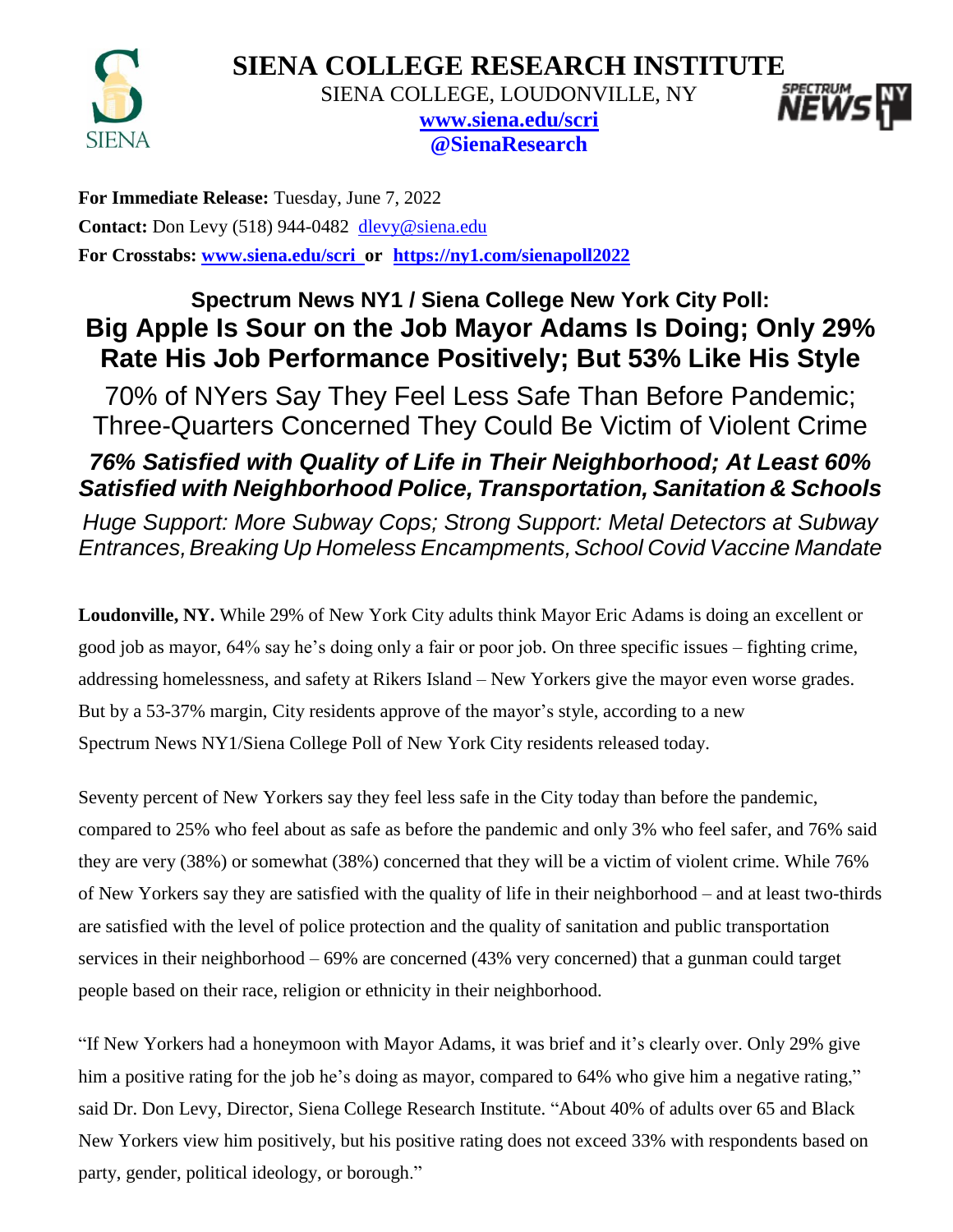| Spectrum News NY1 / Siena College NYC Poll – June 7, 2022 – Page 2 |  |  |  |  |
|--------------------------------------------------------------------|--|--|--|--|
|                                                                    |  |  |  |  |

| <b>Mayor Adams' Job Performance</b>                                                                                |           |     |              |                 |                  |               |                                |  |  |
|--------------------------------------------------------------------------------------------------------------------|-----------|-----|--------------|-----------------|------------------|---------------|--------------------------------|--|--|
| How would you rate the job that Eric Adams is doing as Mayor? Would you rate it as excellent, good, fair, or poor? |           |     |              |                 |                  |               |                                |  |  |
|                                                                                                                    |           |     | <b>Bronx</b> | <b>Brooklyn</b> | <b>Manhattan</b> | <b>Queens</b> | <b>Staten</b><br><b>Island</b> |  |  |
| Overall job performance                                                                                            | Exc./Good | 29% | 33%          | 30%             | 27%              | 30%           | 25%                            |  |  |
|                                                                                                                    | Fair/Poor | 64% | 60%          | 63%             | 67%              | 64%           | 73%                            |  |  |
|                                                                                                                    | Exc./Good | 18% | 30%          | 16%             | 11%              | 18%           | 18%                            |  |  |
| Addressing homelessness                                                                                            | Fair/Poor | 76% | 65%          | 77%             | 85%              | 75%           | 82%                            |  |  |
| Running the city's public schools                                                                                  | Exc./Good | 29% | 32%          | 31%             | 24%              | 32%           | 20%                            |  |  |
|                                                                                                                    | Fair/Poor | 59% | 58%          | 59%             | 60%              | 58%           | 75%                            |  |  |
|                                                                                                                    | Exc./Good | 21% | 24%          | 23%             | 10%              | 25%           | 26%                            |  |  |
| Fighting crime                                                                                                     | Fair/Poor | 74% | 73%          | 75%             | 85%              | 69%           | 71%                            |  |  |
| Encouraging tourists to visit New                                                                                  | Exc./Good | 43% | 41%          | 43%             | 46%              | 45%           | 31%                            |  |  |
| <b>York City</b>                                                                                                   | Fair/Poor | 49% | 51%          | 47%             | 43%              | 50%           | 62%                            |  |  |
| Managing everyday city services                                                                                    | Exc./Good | 33% | 37%          | 34%             | 33%              | 31%           | 30%                            |  |  |
|                                                                                                                    | Fair/Poor | 62% | 59%          | 61%             | 64%              | 64%           | 68%                            |  |  |
| Transforming NYPD into a force that                                                                                | Exc./Good | 32% | 37%          | 34%             | 26%              | 34%           | 30%                            |  |  |
| serves and protects all NYers                                                                                      | Fair/Poor | 64% | 62%          | 62%             | 67%              | 65%           | 67%                            |  |  |
| Tackling the issue of safety at Rikers                                                                             | Exc./Good | 16% | 20%          | 17%             | 10%              | 18%           | 17%                            |  |  |
| Island                                                                                                             | Fair/Poor | 64% | 65%          | 62%             | 66%              | 67%           | 57%                            |  |  |
| Spectrum News NY1/Siena College Poll June 7, 2022                                                                  |           |     |              |                 |                  |               |                                |  |  |

"Even worse for Adams are his job performance ratings on specific issues. About three-quarters of New Yorkers give him negative grades on both addressing homelessness and fighting crime. And at least 59% give him negative grades on transforming the NYPD, managing city services, tackling safety at Rikers Island, and running the public schools," Levy said.

"While New Yorkers might be unimpressed with the job Adams is doing early in his term, they like his style as mayor, including a majority of voters from every borough, as well as a majority of Democrats, Republicans and independents," Levy said. "The mayor can take some comfort as well in the fact that 36% of residents think he's doing a better job than Bill de Blasio did as mayor, compared to 17% who say he's doing a worse job than de Blasio, and 36% who say Adams is doing about as well as de Blasio."

#### **70% of NYers Feel Less Safe Now than Pre-Pandemic; 76% Concerned They Could Be Crime Victim**

"Seven in ten New Yorkers say they feel less safe today than they did before the pandemic; only 3% feel safer, and 25% say they feel about as safe today as they did pre-pandemic," Levy said. "More than threequarters of City residents are concerned – nearly four in ten are very concerned – that they will be the victim of violent crime. While two-thirds of all adults are concerned about being a crime victim, more than eight in ten New Yorkers of color are concerned, 45% of them very concerned.

"Half of New Yorkers say they've changed their daily routine to feel safer, including at least 40% of adults in every borough, gender, age, race, party, or income level," Levy said. "New Yorkers feel less safe than they did a few years ago, they're concerned about being victimized, and half are changing the way they go about their daily affairs as a result. It's no wonder three-quarters give Adams a negative grade on crime."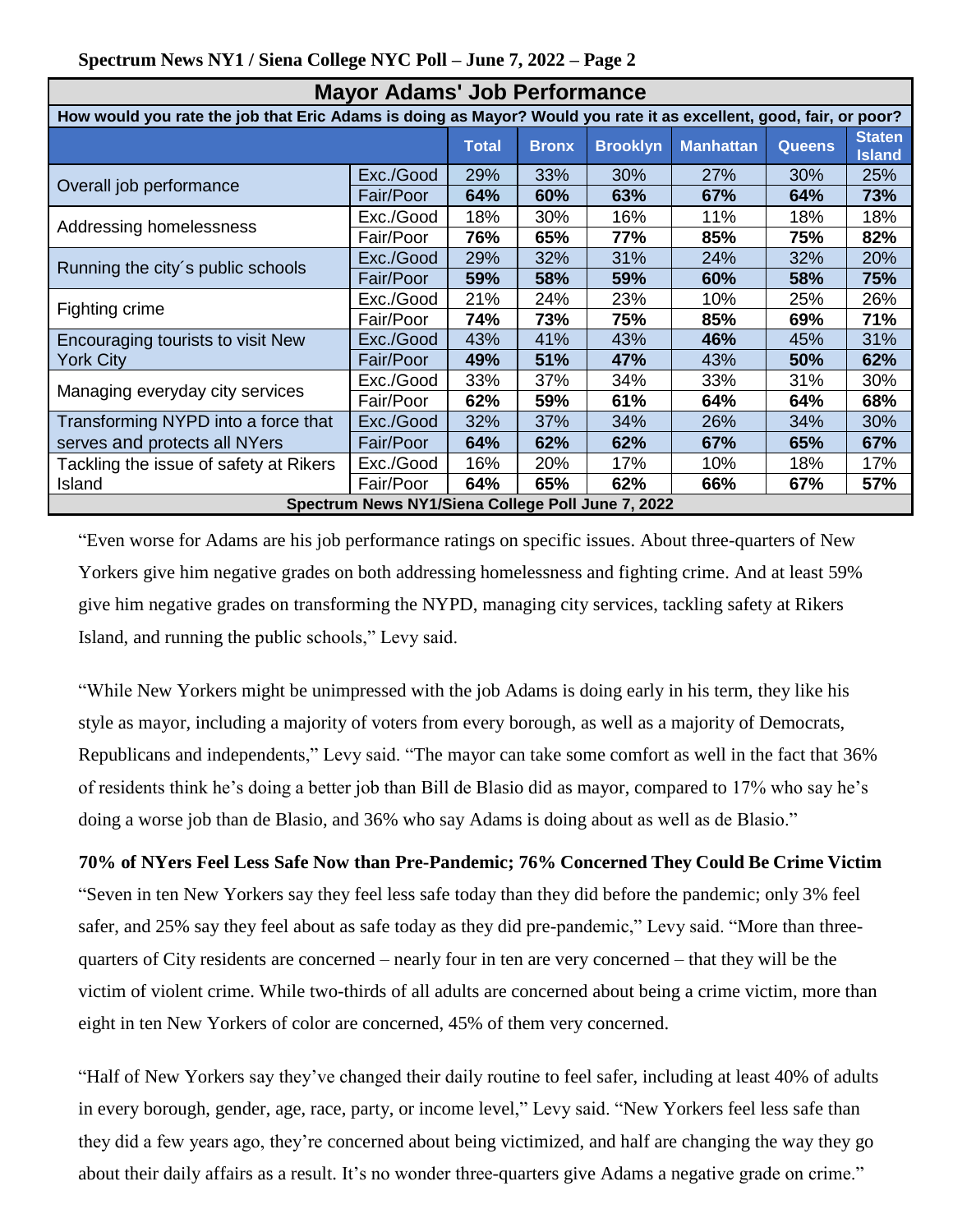| <b>Neighborhood Satisfaction</b>                                                                                                                           |                      |              |              |                 |                  |               |                                |  |  |  |  |
|------------------------------------------------------------------------------------------------------------------------------------------------------------|----------------------|--------------|--------------|-----------------|------------------|---------------|--------------------------------|--|--|--|--|
| Overall, how satisfied are you with the quality of life in your neighborhood?<br>How satisfied are you with specific aspects of life in your neighborhood? |                      |              |              |                 |                  |               |                                |  |  |  |  |
|                                                                                                                                                            |                      | <b>Total</b> | <b>Bronx</b> | <b>Brooklyn</b> | <b>Manhattan</b> | <b>Queens</b> | <b>Staten</b><br><b>Island</b> |  |  |  |  |
| Quality of life                                                                                                                                            | <b>Satisfied</b>     | 76%          | <b>57%</b>   | 79%             | 73%              | 83%           | 91%                            |  |  |  |  |
|                                                                                                                                                            | <b>Not Satisfied</b> | 24%          | 41%          | 22%             | 27%              | 16%           | 8%                             |  |  |  |  |
|                                                                                                                                                            |                      |              |              |                 |                  |               |                                |  |  |  |  |
| Level of police                                                                                                                                            | Satisfied            | 69%          | 55%          | 65%             | 72%              | 75%           | 71%                            |  |  |  |  |
| protection                                                                                                                                                 | <b>Not Satisfied</b> | 29%          | 45%          | 32%             | 25%              | 21%           | 25%                            |  |  |  |  |
| Quality of city                                                                                                                                            | <b>Satisfied</b>     | 69%          | 66%          | 65%             | 60%              | 78%           | 85%                            |  |  |  |  |
| sanitation services                                                                                                                                        | <b>Not Satisfied</b> | 30%          | 32%          | 33%             | 40%              | 21%           | 15%                            |  |  |  |  |
| Quality of public                                                                                                                                          | Satisfied            | 69%          | 65%          | 66%             | 75%              | 69%           | 69%                            |  |  |  |  |
| transportation                                                                                                                                             | <b>Not Satisfied</b> | 27%          | 30%          | 30%             | 23%              | 26%           | 26%                            |  |  |  |  |
|                                                                                                                                                            | <b>Satisfied</b>     | 61%          | 57%          | 61%             | 57%              | 66%           | 70%                            |  |  |  |  |
| Quality of local schools                                                                                                                                   | <b>Not Satisfied</b> | 24%          | 29%          | 27%             | 18%              | 24%           | 20%                            |  |  |  |  |
|                                                                                                                                                            | Satisfied            | 36%          | 27%          | 27%             | 30%              | 49%           | 66%                            |  |  |  |  |
| Ability to park a car                                                                                                                                      | <b>Not Satisfied</b> | 58%          | 66%          | 66%             | 56%              | 48%           | 30%                            |  |  |  |  |
|                                                                                                                                                            | <b>Satisfied</b>     | 34%          | 32%          | 28%             | 32%              | 44%           | 37%                            |  |  |  |  |
| Affordability of housing                                                                                                                                   | <b>Not Satisfied</b> | 63%          | 64%          | 70%             | 65%              | 53%           | 56%                            |  |  |  |  |
| Spectrum News NY1/Siena College Poll June 7, 2022                                                                                                          |                      |              |              |                 |                  |               |                                |  |  |  |  |

**New Yorkers Satisfied with Quality of Life in their Neighborhoods, Including Many Specific Aspects**

"Three-quarters of New Yorkers say they're satisfied with the quality of life in their neighborhood, including a high of 91% of Staten Islanders and a low of 57% of those from the Bronx," Levy said. "More than two-thirds say they're satisfied with police protection, sanitation services and public transportation in their neighborhood, and six in ten are satisfied with the quality of local schools. Only 55% of Bronx residents are satisfied with the level of police protection in their neighborhoods, compared to at least 65% in every other borough.

"New Yorkers are particularly unsatisfied with the affordability of housing in their neighborhoods. And although a majority of drivers on Staten Island and in Queens are satisfied with the ability to park in their neighborhood, a strong majority of those in the other three boroughs are not satisfied," Levy said.

"While 69% of New Yorkers say they're satisfied with the level of police protection in their neighborhoods, 69% also say they are concerned – 43% are very concerned – that a shooting could take place in their neighborhood by a gunman targeting people based on their race, religion or ethnicity," Levy said.

#### **Need for Mental Health Services High Since Start of the Pandemic**

"More than one-third of City residents – 35% -- say they or someone they know has sought mental health treatment since the start of the pandemic," Levy said. "While only 13% of adults 65 and older sought or know someone who sought mental health treatment, nearly half  $-47\%$  – of those under 35 have or know someone who has. And an overwhelming 89% of New Yorkers support making it easier to admit those who are dangers to the public or themselves to mental health facilities."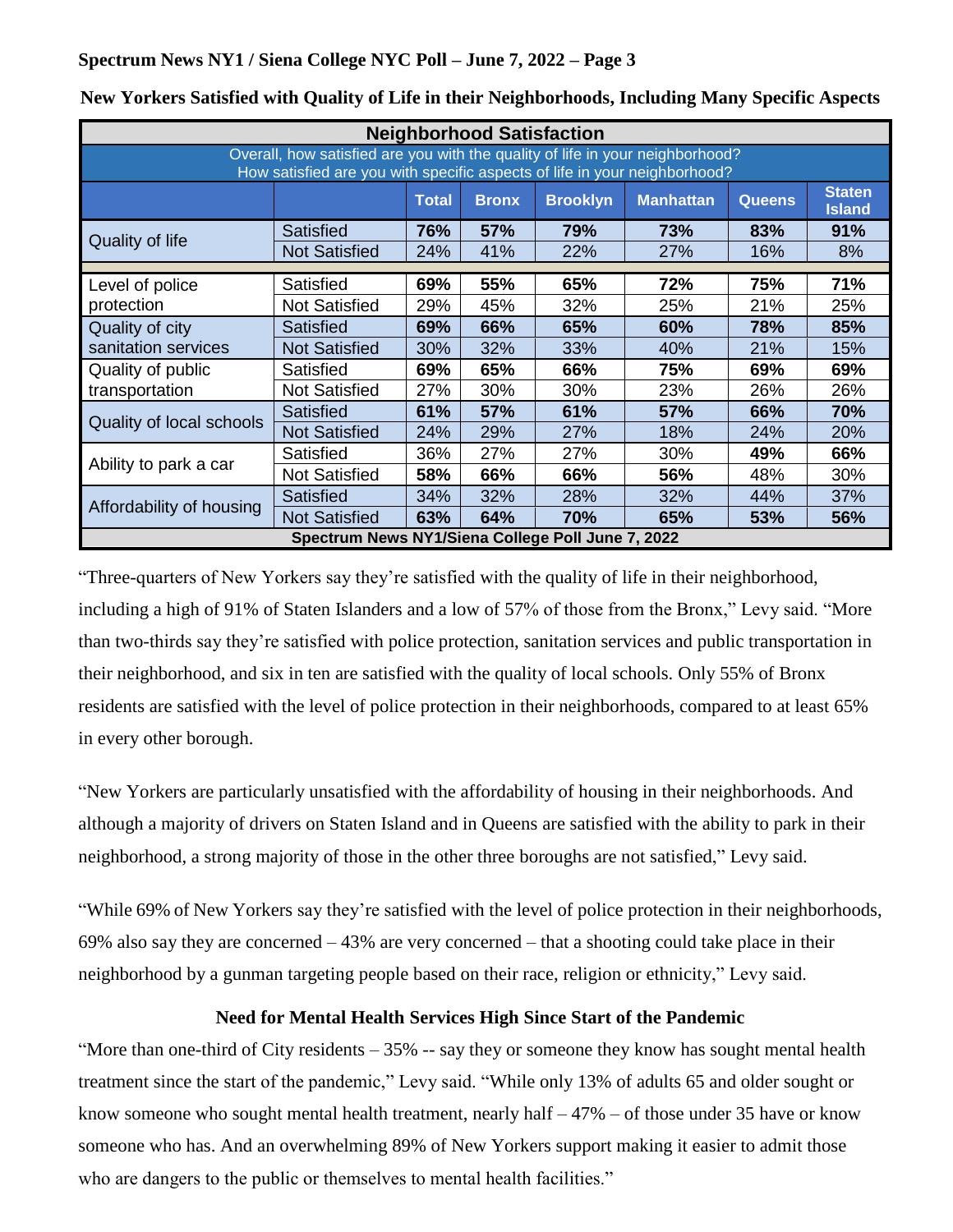| <b>New York City Policies or Proposals</b>                                                                  |                                  |              |              |                 |                  |               |                                |  |  |
|-------------------------------------------------------------------------------------------------------------|----------------------------------|--------------|--------------|-----------------|------------------|---------------|--------------------------------|--|--|
| For each of the following New York City policies or proposals, tell me whether you support it or oppose it. |                                  |              |              |                 |                  |               |                                |  |  |
|                                                                                                             | <b>Support/</b><br><b>Oppose</b> | <b>Total</b> | <b>Bronx</b> | <b>Brooklyn</b> | <b>Manhattan</b> | <b>Queens</b> | <b>Staten</b><br><b>Island</b> |  |  |
| Making it easier to admit those who are a danger                                                            | Support                          | 89%          | 88%          | 88%             | 92%              | 87%           | 92%                            |  |  |
| to the public/themselves to mental health facilities                                                        | Oppose                           | 8%           | 7%           | 8%              | 6%               | 10%           | 5%                             |  |  |
| Having more NYPD officers in the subways                                                                    | Support                          | 85%          | 87%          | 84%             | 76%              | 89%           | 93%                            |  |  |
|                                                                                                             | Oppose                           | 14%          | 12%          | 15%             | 21%              | 9%            | 7%                             |  |  |
|                                                                                                             | Support                          | 63%          | 70%          | 62%             | 47%              | 72%           | 72%                            |  |  |
| Installing metal detectors at subway entrances                                                              | Oppose                           | 34%          | 27%          | 35%             | 49%              | 27%           | 27%                            |  |  |
|                                                                                                             | Support                          | 60%          | 59%          | 61%             | 57%              | 62%           | 62%                            |  |  |
| Breaking up homeless encampments in the city                                                                | Oppose                           | 32%          | 32%          | 30%             | 34%              | 33%           | 33%                            |  |  |
| Mandating the COVID vaccine for all students in                                                             | Support                          | 58%          | 60%          | 48%             | 68%              | 64%           | 36%                            |  |  |
| New York City public schools                                                                                | Oppose                           | 39%          | 35%          | 50%             | 28%              | 34%           | 61%                            |  |  |
| Ending gifted and talented programs in New York                                                             | Support                          | 28%          | 32%          | 25%             | 28%              | 28%           | 31%                            |  |  |
| City public schools                                                                                         | Oppose                           | 67%          | 66%          | 67%             | 69%              | 66%           | 64%                            |  |  |
| Spectrum News NY1/Siena College Poll June 7, 2022                                                           |                                  |              |              |                 |                  |               |                                |  |  |

### **85% Support for More Cops in Subways & 63% Support for Metal Detectors at Subway Entrances**

"From New Yorkers' perspective, having more NYPD on the subways is a no-brainer, supported by 85%. There is also strong support for installing metal detectors at subway entrances – at least for outer borough residents – although Manhattanites lean slightly against it," Levy said. "And Big Apple residents want the NYPD better funded – 52% would like to see the NYPD budget increased, 27% say it should stay about the same as it is, and only 17% say they want the NYPD budget decreased.

"By a 58-39% margin, New Yorkers support a COVID vaccine mandate in public schools, but there are wide demographic differences. A vaccine mandate is strongly supported in the Bronx, Manhattan and Queens, closely divided in Brooklyn and strongly opposed on Staten Island. Democrats support it better than two-to-one, while Republicans oppose it by a similar margin. And New Yorkers with a child living in their household are evenly divided," Levy said.

## **Odds & Ends from Siena College Poll Director Dr. Don Levy:**

- ➢ "By 65-24%, New Yorkers want the Supreme Court to uphold, rather than overturn, Roe v. Wade. Three-quarters of Democrats and two-thirds of independents want it upheld, while Republicans want it overturned, 51-35%. By a slightly narrower 62-31% margin, residents also support both providing additional funding to abortion providers and financially assisting women from states where abortion is illegal to come to New York to have an abortion."
- $\triangleright$  "During the pandemic, 48% of New Yorkers say they worked at home at least part of the time while for 39%, work continued as before the pandemic. To at least some degree, 62% of white New Yorkers worked from home, while only 40% of Blacks and 34% of Latinos did that.